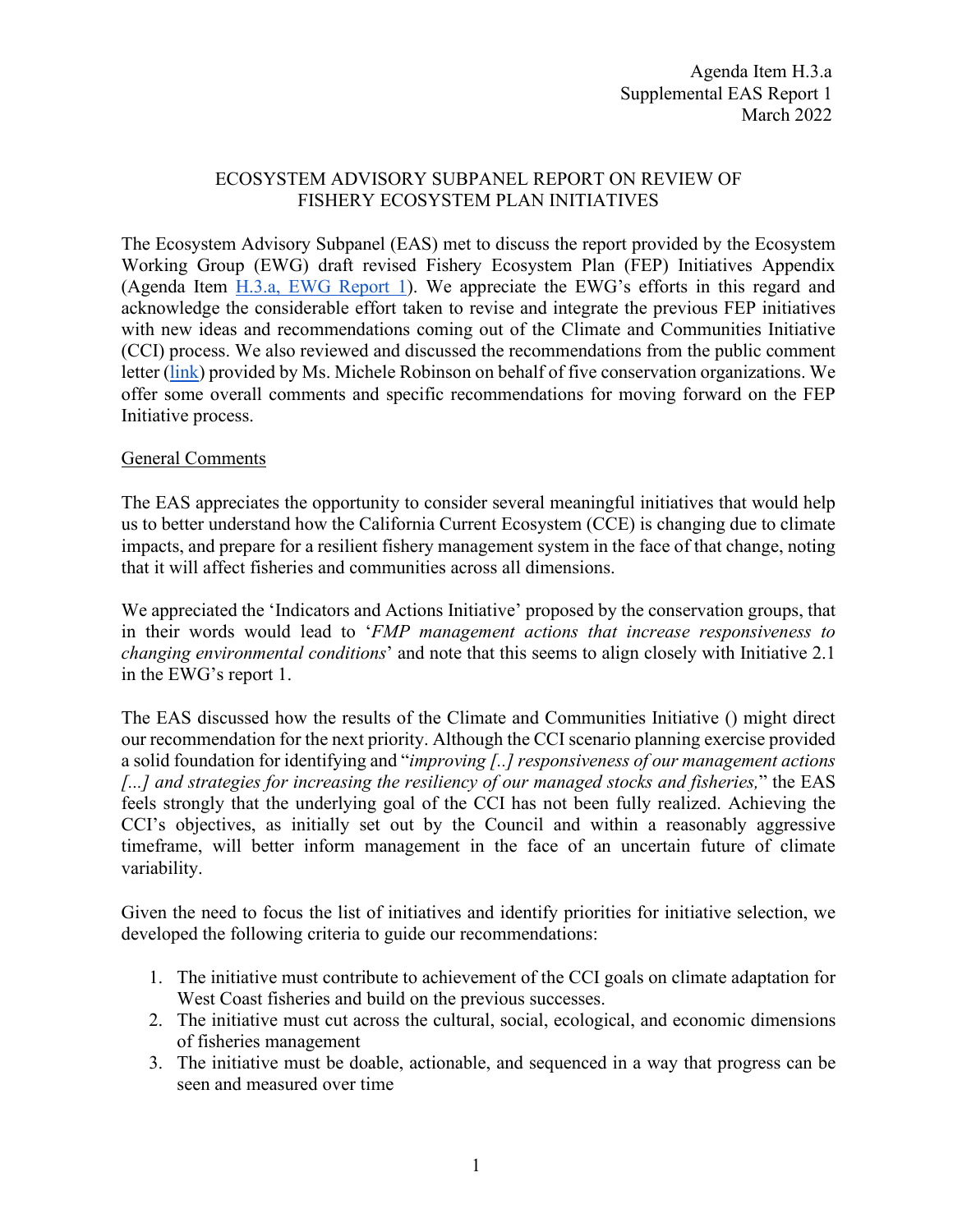### Initiative Recommendations

Based on the criteria discussed above, **the EAS identifies Initiatives 2.1 and 2.6 (EWG Report 1) as our highest priority and recommends combining those initiatives and renaming it as the** *Climate-Informed Fisheries Management Initiative*:

# **2.1** *Ecosystem and Climate Information for Species, Fisheries, and Fishery Management Plans (FMPs)*

This initiative would formally pursue and employ fishery management plan- (FMP) specific indicators that would serve as signals for when fishery management evaluation is justified to achieve conservation/fishery goals; and identify the types of fishery management changes that could be engaged (and thresholds for those) by those signals').

**2.6** *Supporting Fishery and Fishing Community Resilience*. The consequences of climate-induced variability for fishing communities is a significant concern and it is essential that communities have the ability to prepare and adapt. Fundamental to this issue is community safety, inclusive of all community members, including shore side members, and how community safety is threatened by climate change. Safety is a component that cuts across multiple initiatives and is critical moving forward, as discussed further below.

The EAS recognizes the value in multiple initiatives and that a few of these initiatives are so closely connected that it is difficult to effectively work on one in isolation. We agreed that the highest priorities are advancing the integration of ecosystem science into the management process (2.1) and continuing to advance resilience work for communities and fisheries (2.6).

The EAS believes the following themes should be included as **cross-cutting and overarching components of the final initiative:**

*Safety* The EAS feels strongly that safety of life of all fisheries participants is a fundamental need. Climate related ecosystem impacts such as compressed seasons, stock shifts, and unpredictable weather all contribute to a higher safety risk. Therefore, the EAS is supportive of the EWG's suggestion to create an ad hoc advisory committee (Cross FMP Safety Initiative, FEP Appendix, [Report 1\)](https://www.pcouncil.org/documents/2022/02/h-1-a-ewg-report-1-3.pdf/). We would propose that a core task of that committee should be identifying how fleet responses to changing ocean conditions and regulations impact overall community risk, resilience, and safety.

*Flexibility in Fisheries Management Process* Use of FMP-specific indicators may result in the need for more immediate changes to regulations than the current Council process allows. Determining ways the management system can increase in nimbleness and efficiency, utilizing indicators effectively (such as those intended from the proposed modified 2.1), is essential to moving from observing the current and changing ocean and translating that into more informed ecosystem based management.

*Inclusion of Co-Managers and all Stakeholders* The future initiative process must be inclusive of all stakeholders to enable a full understanding of the potential impacts to fisheries, communities, and the environment. This includes members and representatives of Tribes and indigenous peoples who have traditional knowledge, and broadening the scope of "stakeholders" to reach individual fishery participants across all levels (e.g., captains, crew, deckhands, shoreside